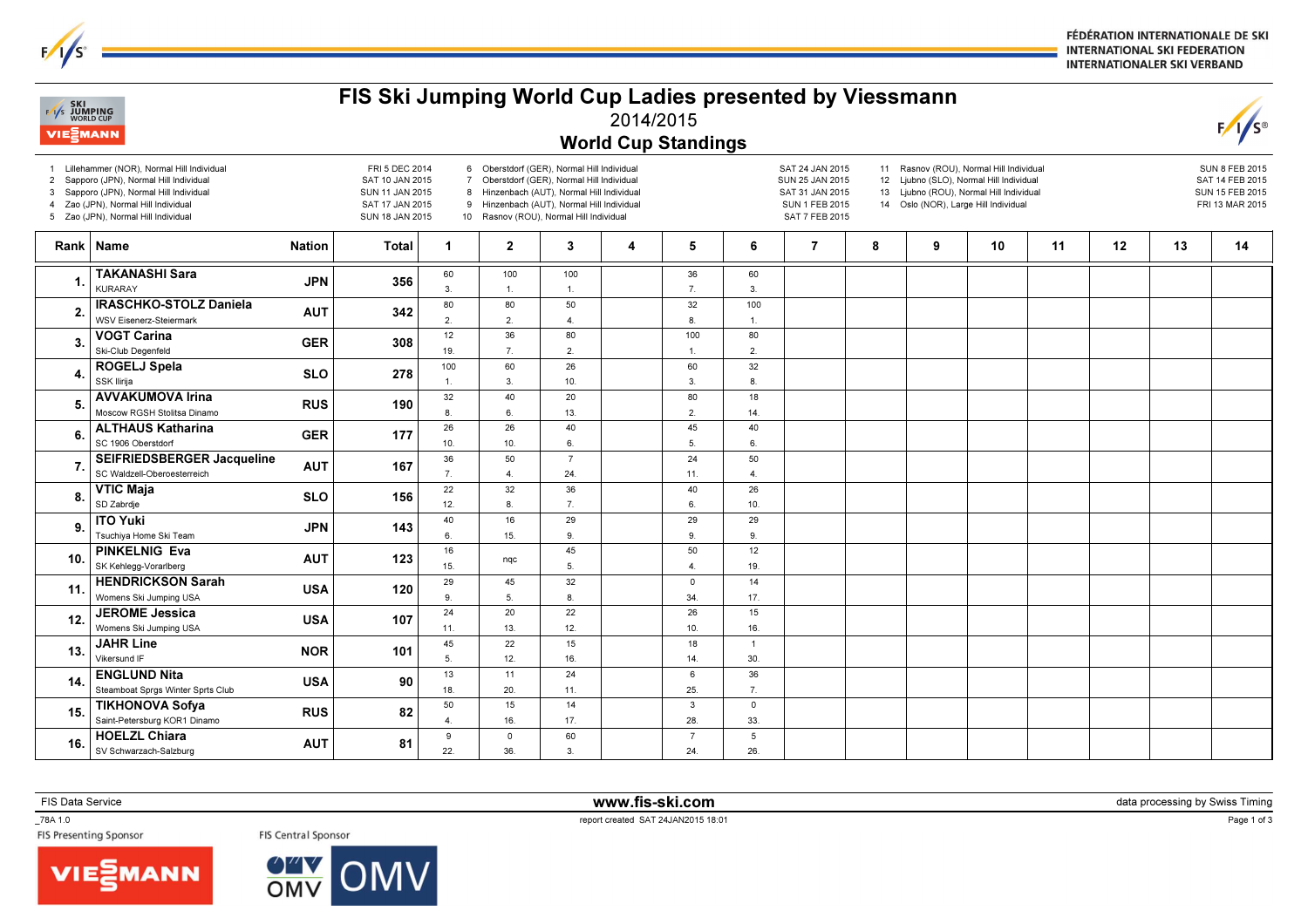

## FIS Ski Jumping World Cup Ladies presented by Viessmann2014/2015World Cup Standings



|     | <b>Nation</b><br>Rank Name                                                     | <b>Total</b>   | $\overline{1}$        | $\overline{2}$          | $\mathbf{3}$            | 4 | 5                      | 6                      | $\overline{7}$ | 8 | 9 | 10 | 11 | 12 | 13 | 14 |
|-----|--------------------------------------------------------------------------------|----------------|-----------------------|-------------------------|-------------------------|---|------------------------|------------------------|----------------|---|---|----|----|----|----|----|
| 17. | <b>MATTEL Coline</b><br><b>FRA</b><br>Douanes - Contamines Montjoie            | 79             | 15<br>16.             | 13<br>18.               | 18<br>14.               |   | 13<br>18.              | 20<br>13.              |                |   |   |    |    |    |    |    |
| 18. | <b>LOGAR Eva</b><br><b>SLO</b><br>SD Zabrdje                                   | 70             | 20<br>13.             | 10<br>21.               | $\overline{4}$<br>27.   |   | 20<br>13.              | 16<br>15.              |                |   |   |    |    |    |    |    |
| 19. | <b>ERNST Gianina</b><br><b>GER</b><br>SC 1906 Oberstdorf                       | 56             | $\mathbf{3}$<br>28.   | 14<br>17.               | 13<br>18.               |   | 16<br>15.              | 10 <sup>1</sup><br>21. |                |   |   |    |    |    |    |    |
| 20. | <b>LUNDBY Maren</b><br><b>NOR</b><br>Kolbukameratene                           | 55             | $\overline{4}$<br>27. | 29<br>9.                | 6<br>25.                |   | 12<br>19.              | $\overline{4}$<br>27.  |                |   |   |    |    |    |    |    |
| 21. | <b>IWABUCHI Kaori</b><br><b>JPN</b><br>Matsumoto University                    | 52             | $\mathbf{1}$<br>30.   | $6\phantom{a}$<br>25.   | 12<br>19.               |   | 11<br>20.              | 22<br>12.              |                |   |   |    |    |    |    |    |
| 22. | <b>SETO Yuka</b><br><b>JPN</b><br>Asahikawa Ryukoku High School                | 48             | $\mathsf 0$<br>32.    | $\overline{9}$<br>22.   | $\mathsf 0$<br>35.      |   | 15<br>16.              | 24<br>11.              |                |   |   |    |    |    |    |    |
| 22. | <b>GRAESSLER Ulrike</b><br><b>GER</b><br>VSC Klingenthal                       | 48             | 18<br>14.             | $\boldsymbol{8}$<br>23. | $\mathbf 0$<br>36.      |   | 22<br>12.              | $\mathbf 0$<br>36.     |                |   |   |    |    |    |    |    |
| 24. | <b>HENRICH Taylor</b><br>CAN<br>Altius Nordic ski club                         | 45             |                       |                         |                         |   |                        | 45<br>5.               |                |   |   |    |    |    |    |    |
| 25. | <b>KYKKAENEN Julia</b><br><b>FIN</b><br>Lahti Ski Club                         | 43             | $\overline{7}$<br>24. | $\circ$<br>32.          | 16<br>15.               |   | 9<br>22.               | 11<br>20.              |                |   |   |    |    |    |    |    |
| 26. | <b>BOGATAJ Ursa</b><br><b>SLO</b><br>SSK Ilirija                               | 39             | 10<br>21.             | $5\overline{)}$<br>26.  | 10 <sup>10</sup><br>21. |   | $\overline{1}$<br>30.  | 13<br>18.              |                |   |   |    |    |    |    |    |
| 27. | <b>SEYFARTH Juliane</b><br><b>GER</b><br>WSC 07 Ruhla                          | 38             |                       | 24<br>11.               | $\mathsf{o}$<br>32.     |   | $5\phantom{.0}$<br>26. | $\mathsf g$<br>22.     |                |   |   |    |    |    |    |    |
| 28. | <b>POZUN Katja</b><br><b>SLO</b><br>SK Zagorje                                 | 35             | $\mathbf 0$<br>35.    | 18<br>14.               | 9<br>22.                |   | 8<br>23.               | $\mathbf 0$<br>32.     |                |   |   |    |    |    |    |    |
| 29. | <b>INSAM Evelyn</b><br><b>ITA</b><br><b>GRUPPO SCIATORI FIAMME GIALLE</b>      | 27             | $\mathsf{o}\,$<br>37. | nqc                     | 11<br>20.               |   | 14<br>17.              | $\overline{2}$<br>29.  |                |   |   |    |    |    |    |    |
| 29. | <b>CLAIR Julia</b><br><b>FRA</b><br>Xonrupt                                    | 27             | 11<br>20.             | $\mathsf 0$<br>33.      | $\mathsf 0$<br>33.      |   | 10<br>21               | 6<br>25.               |                |   |   |    |    |    |    |    |
| 31  | <b>LEMARE Lea</b><br><b>FRA</b><br>Courchevel                                  | 18             | $\overline{0}$<br>31. | $\mathbf 0$<br>37.      | 5<br>26.                |   | $\overline{4}$<br>27.  | 9<br>22.               |                |   |   |    |    |    |    |    |
| 32. | <b>KUSTOVA Alexandra</b><br><b>RUS</b><br>SK MO SHVSM ODYSHS CSP               | 17             | 5<br>26.              | 12<br>19.               | $\mathbf 0$<br>39.      |   | $\mathsf 0$<br>48.     | nqc                    |                |   |   |    |    |    |    |    |
| 33. | <b>SAGEN Anette</b><br><b>NOR</b><br>Helfjell UL Skigruppe                     | 14             | 14<br>17.             |                         |                         |   |                        | $\circ$<br>40.         |                |   |   |    |    |    |    |    |
| 34  | <b>RUNGGALDIER Elena</b><br><b>ITA</b><br><b>GRUPPO SCIATORI FIAMME GIALLE</b> | 13             | 6<br>25.              | $\overline{7}$<br>24.   | $\mathsf 0$<br>37.      |   | $\mathbf 0$<br>33.     | $\mathsf 0$<br>31.     |                |   |   |    |    |    |    |    |
| 35. | <b>HESSLER Pauline</b><br><b>GER</b><br>WSV 08 Lauscha                         | 11             | 8<br>23.              |                         |                         |   |                        | $\mathbf{3}$<br>28.    |                |   |   |    |    |    |    |    |
| 36. | <b>KOBAYASHI Yuka</b><br><b>JPN</b><br>Waseda University                       | 9              |                       | $\overline{1}$<br>30.   | 8<br>23.                |   | $\mathsf 0$<br>36.     |                        |                |   |   |    |    |    |    |    |
| 37  | <b>HAEFELE Anna</b><br><b>GER</b><br>SC Willingen                              | $\overline{7}$ |                       |                         |                         |   |                        | $\overline{7}$<br>24.  |                |   |   |    |    |    |    |    |

FIS Data Service **www.fis-ski.com** 

data processing by Swiss Timing

\_78A 1.0





TEXT 1.0<br>FIS Presenting Sponsor The Senature of the Central Sponsor<br>FIS Presenting Sponsor The Senature of the Senature of the Senature of the Senature of the Senature of the Senature of the Senature of the Senature of the

Page 2 of 3